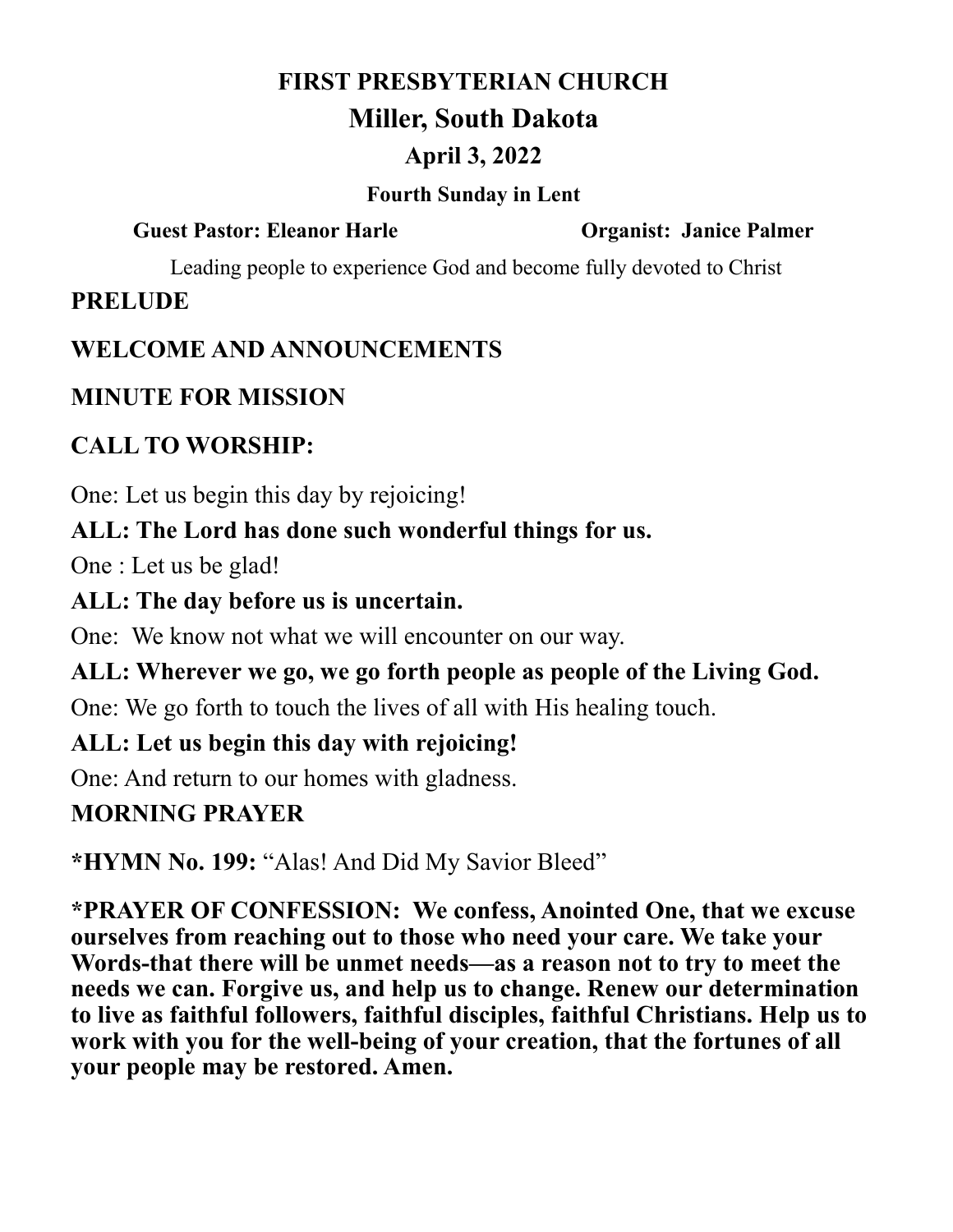**\*DECLARATION OF PARDON**

#### **\*GLORIA PATRI**

### **\*GREETING ONE ANOTHER**

### **PRAYER FOR ILLUMINATION**

### **RESPONSIVE READING: GENESIS 18:1-8**

(p 12 in pew Bible)

### **CHILDREN'S TIME**

**CHOIR ANTHEM:** "Must Jesus Bear the Cross Alone?"

### **OLD TESTAMAENT READING:NEHEMIAH 8:8-12**

(p 390 in pew Bible)

**GOSPEL READING: NEHEMIAH 8: 8-12** (p 390 in Pew Bible)

**SERMON:** 

### **SACRAMENT OF COMMUNION**

### **PASTORAL PRAYER**

**\*HYMN** "Jesus Walked This Lonesome Valley" (see Insert)

### **LORD'S PRAYER**

### **INVITATION TO OFFERING**

 **---OFFERTORY**

### **PRAYER OF DEDICATION**

### **\*DOXOLOGY**

**\*HYMN No. 194:** "O Sacred Head Now Wounded

Children are dismissed to Sunday School

### **\*CHARGE AND BENEDICTION**

 *\*Please stand if you are able.*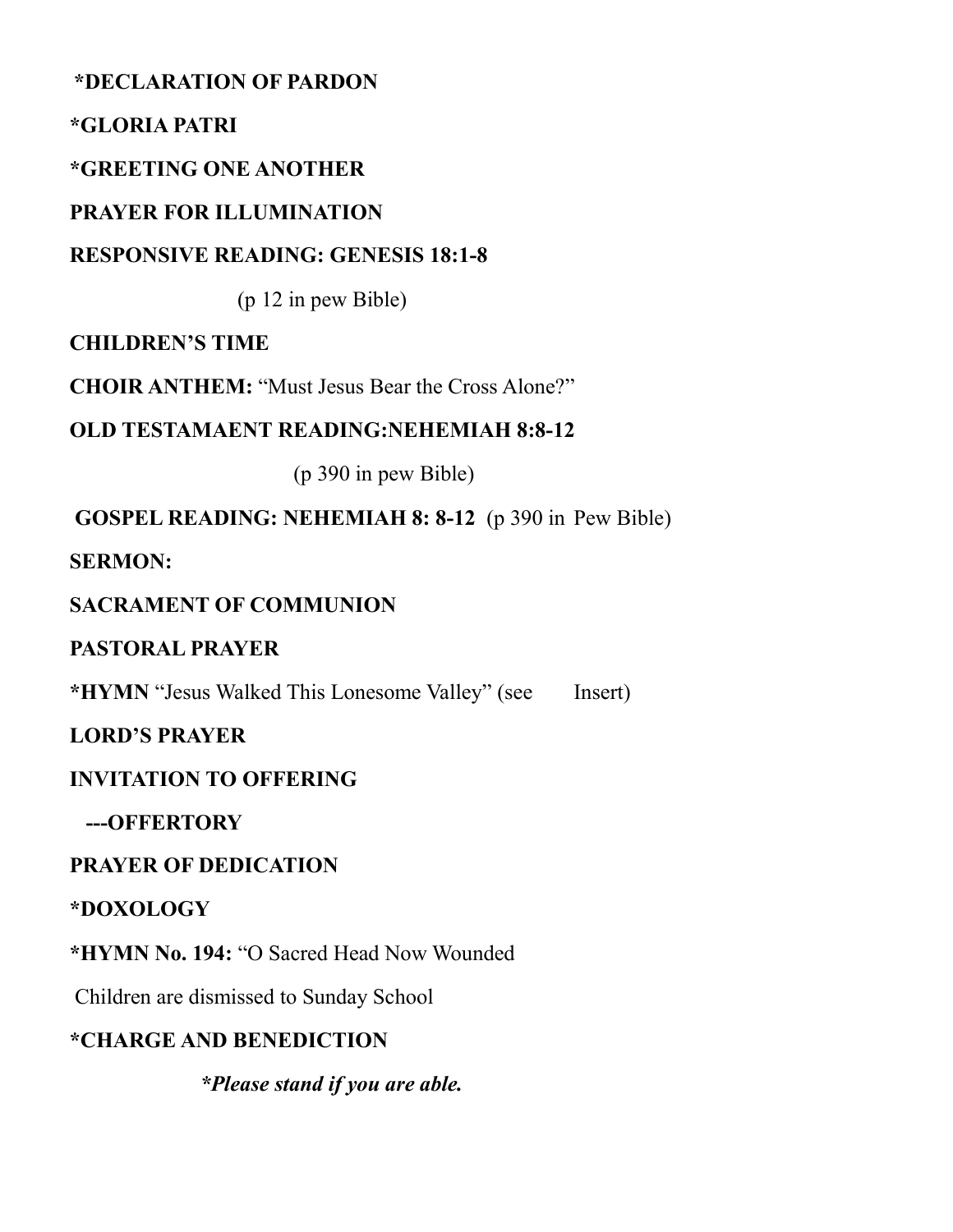#### **ANNOUNCEMENTS**

#### **REMEMBER:**

 **\*Guests, we welcome you.** Please sign the guest book by the front door before you leave. \***Large print bulletins are available.** 

If you would like one, please pick one up as you come into the sanctuary.

 \***Let the Deacons or Janice know** if you or someone you are aware of is hospitalized, in need of a visit, or prayers.

 **\*An usher will be available to help** people up and down the stairs or in and out of the elevator.

#### **OUR CHURCH April 3—April 9**

| Sun., April 3:                                               | Worship at 10:00 A.M                    |  |
|--------------------------------------------------------------|-----------------------------------------|--|
| Mon., April 4:                                               | Happy Birthday: Gwen Johnson            |  |
| Tues., April 5:                                              | Happy Birthday: Andrea Hargens - Flores |  |
|                                                              | & Nicholas Johnson                      |  |
| Wed., April 6:                                               | Choir practice at 7:00                  |  |
|                                                              | Happy Birthday: Arlene VanDerWerff      |  |
| Fri., April 8:                                               | Happy Birthday: Laura Evans             |  |
| <b>Greeters today:</b>                                       | Travis & Angie Anderberg                |  |
| <b>Student Greeters today:</b>                               | Kaihlyn & Brecken Anderberg             |  |
| <b>Greeter for Apr. 10:</b>                                  | Kevin Hofer                             |  |
| <b>Student Greeters for Apr. 10: Blake &amp; Grace Hofer</b> |                                         |  |
| <b>Ushers for April:</b>                                     | Kevin Hofer & Greg Haar                 |  |
| <b>Student Ushers today:</b>                                 | Shaylee & Jaden Anderberg               |  |
| <b>Student Ushers for Apr. 10:</b>                           | Eric & Ian Speck                        |  |
| <b>Deacons for Apr.</b>                                      | Pam Heasley & Sue Jones                 |  |
| <b>Attendance for last week:</b>                             | 63                                      |  |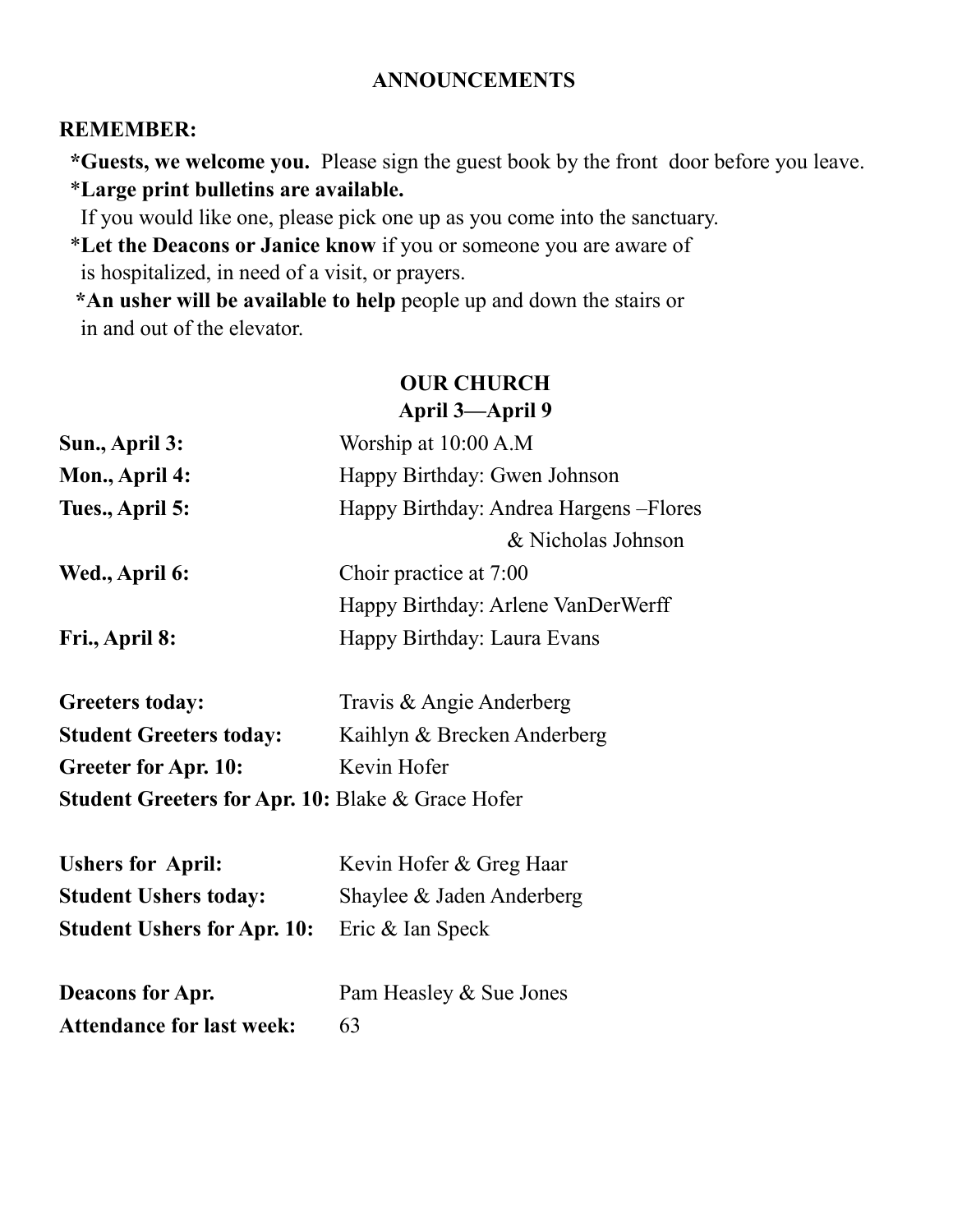## **FYI:**

1. Our Church would like to get e-mail addresses of our members. If you could e-mail me at my address of [secretary@firstpresmiller.org,](mailto:secretary@firstpresmiller.org) I can save your addresses or please get them to me in writing if e-mailing is not an option. Thank you. Patty

#### *2. Please let the office know if I am missing any birthdays or anniversaries. Thank you!*

### **3. Offering for March 27:** \$1,436.00

- 4. I*t's time to think about Easter memorials. Please contact Jean Johnson or Dawn Haar about these. Easter lilies are \$15.00.*
- *5.* Just a reminder to check out our Church's website every week at millerpresby.com. We have a new "interim information" button on the left hand side-bar that will take you to a page of information and that week's "happenings", and it will be updated as needed each week . It will help everyone to stay up-to-date on dates, events, etc. in our church community! Also if you have anything that you like to see included on the website and/or share photos of our church events and dates, please email Dee Sivertsen at [deesiv@gmail.com.](mailto:deesiv@gmail.com) *Thank you!*

#### **6**. **Our new email for the church is [PresbyPastorMiller@gmail.com.](mailto:PresbyPastorMiller@gmail.com) Please update this in your contacts files. Thank you!**

### **GLORIA PATRI**

Glory be to the Father, and to the Son and to the Holy Ghost.

As it was in the beginning, is now and ever shall be,

world without end. Amen.

### **DOXOLOGY**

Praise God, from whom all blessings flow, Praise Him all creatures, here below,

Praise Him above, ye heavenly host.

Praise Father, Son, and Holy Ghost. Amen.

#### **Prayer list:**

June VanZee, Jill Nelson, Kayleen Fulton, Scott Teason, Vi Moncur, Sanae Brown, Marcia Potts, Nathan Bonebright, Melanie Wangsness, Bob Lager, Jean Johnson, Marcie Lander, Kayden Hammond.